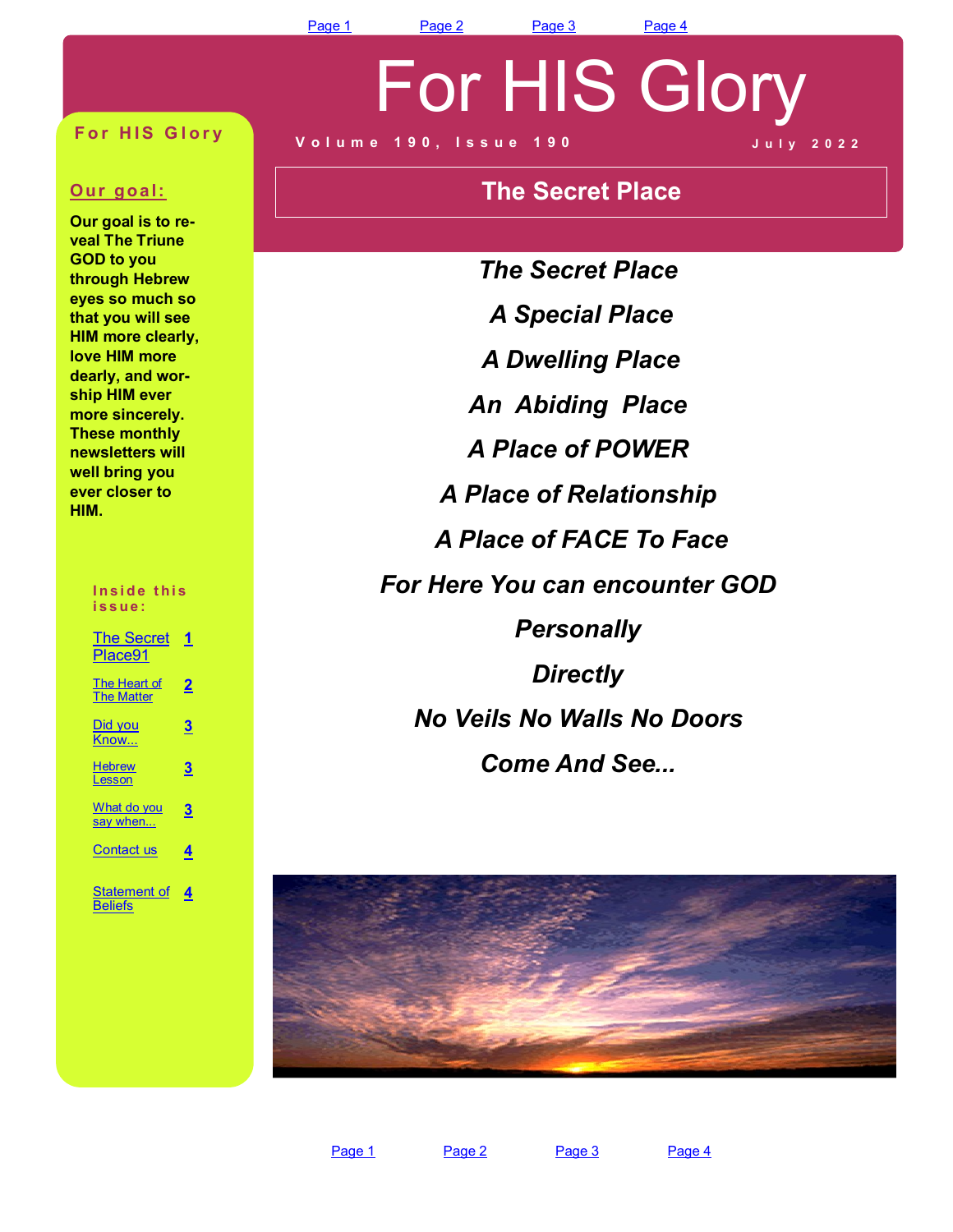[Page 1](#page-0-0) [Page 2](#page-1-0) [Page 3](#page-2-0) [Page 4](#page-3-0)

# **The Heart of The Matter**

<span id="page-1-0"></span>

**P a g e 2**

**Isaiah 60:1 Arise, shine; for thy light is come, and The Glory of THE LORD is risen upon thee."**

**GOD has not forgotten you. HE has not left you. Reach for HIM, take hold of HIM. Never let HIM go. HE will be better than your best dreams, greater than your wildest imaginations. Learn HIS Ways, trust HIM, rest in HIM. With GOD, everything, everything is going to be alright!.**



## **Secret Pace**

**A Secret Pace, MIGHTY, in A Hiding Place, person, Directa covert place, ly, in Heaven. a private place, This place is For The Purpose of Coming into a profound Level of Verse: " He relationship with GOD AL-**

**spoken about in Psalm 91, The Very First Who sits in The Secret** 

**Place of THE MOST HIGH Will Dwell IN THE SHADOW of THE ALMMIGHTY." What a promise what an opportunity, For All of You, To Behold and know GOD!!**

## **To Dwell**

**The First part of Psalm 91:1 is The Hebrew Verb" Yoshave; To sit, To Dwell, To Remain, and it's pregnant with** 

**meaning. For The Mature Saint Will be able to dwell in The Secret Place, Remain in it, to Truly Dwell in it;** 

**worlds without end; This is The Beginning of "a next Level" relationship with GOD That all Too few get To...** 



[Page 1](#page-0-0) [Page 2](#page-1-0) [Page 3](#page-2-0) [Page 4](#page-3-0)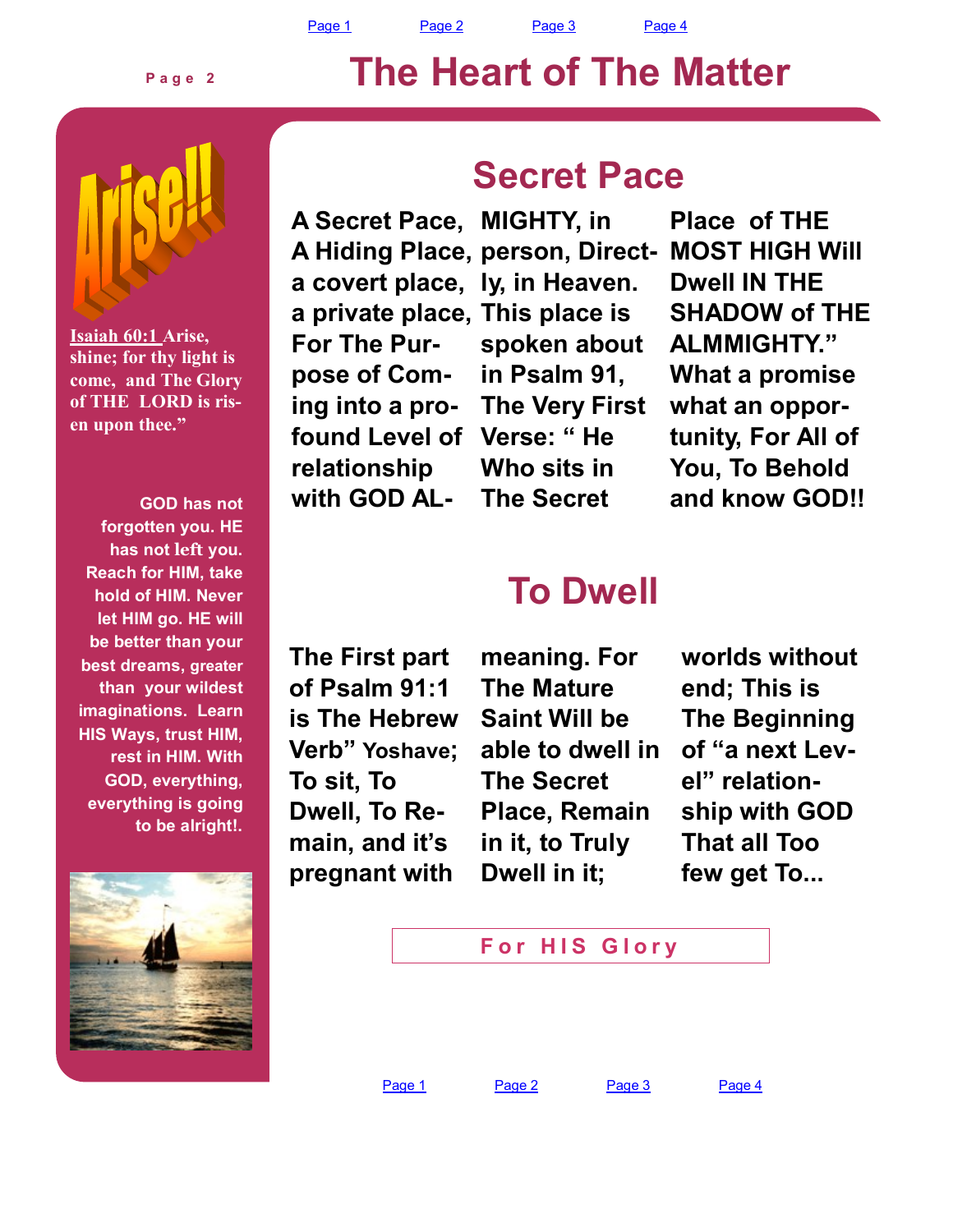# <span id="page-2-0"></span>*Did you know*



**That Esters Name has a meaning That connects With The Hebrew of The Secret Place?! Esters name IS in The Verb Form: "I** 

**Will Be Hidden". GOD Tells HIS people if They sin HE can Hide HIS FACE From them, while Still Working for Them. I Will be Hidden...Ester!**

#### **Rev 22:12**

*"And, behold, I am coming quickly; and MY reward is with ME, to give every man according to what he has done."*

# *Your Hebrew Lesson*

**The Hebrew Word For "a secret Place" is = Saater; Spelled: Samech-Tav-Resh. It is a beautiful word picture with lay-** **ers of meanings to be discovered, uncovered and revealed. For example: Saater = To Be Hidden, Means: To Support Truth in The** 

**Highest.. It also means, another , "To support The Covenant in The Highest". Another To support Perfection in The Highest". AMEN!**

# What do you say when

**One says its not in The Bible, or GOD IS Not Like That...Say, Come and See and Learn… Lets See, Together. Truth is very Freeing. Revelation is revealing,** 

**growth is demanded by all of Truth and The Light. You Must Come To THE LIGHT and be revealed and Be A Knower By experience, not only soulish in your mind,** 

**or even To The Limitation of your greatest Level. May Your ceiling become your new Floor, go higher**

[Page 1](#page-0-0) [Page 2](#page-1-0) [Page 3](#page-2-0) [Page 4](#page-3-0)